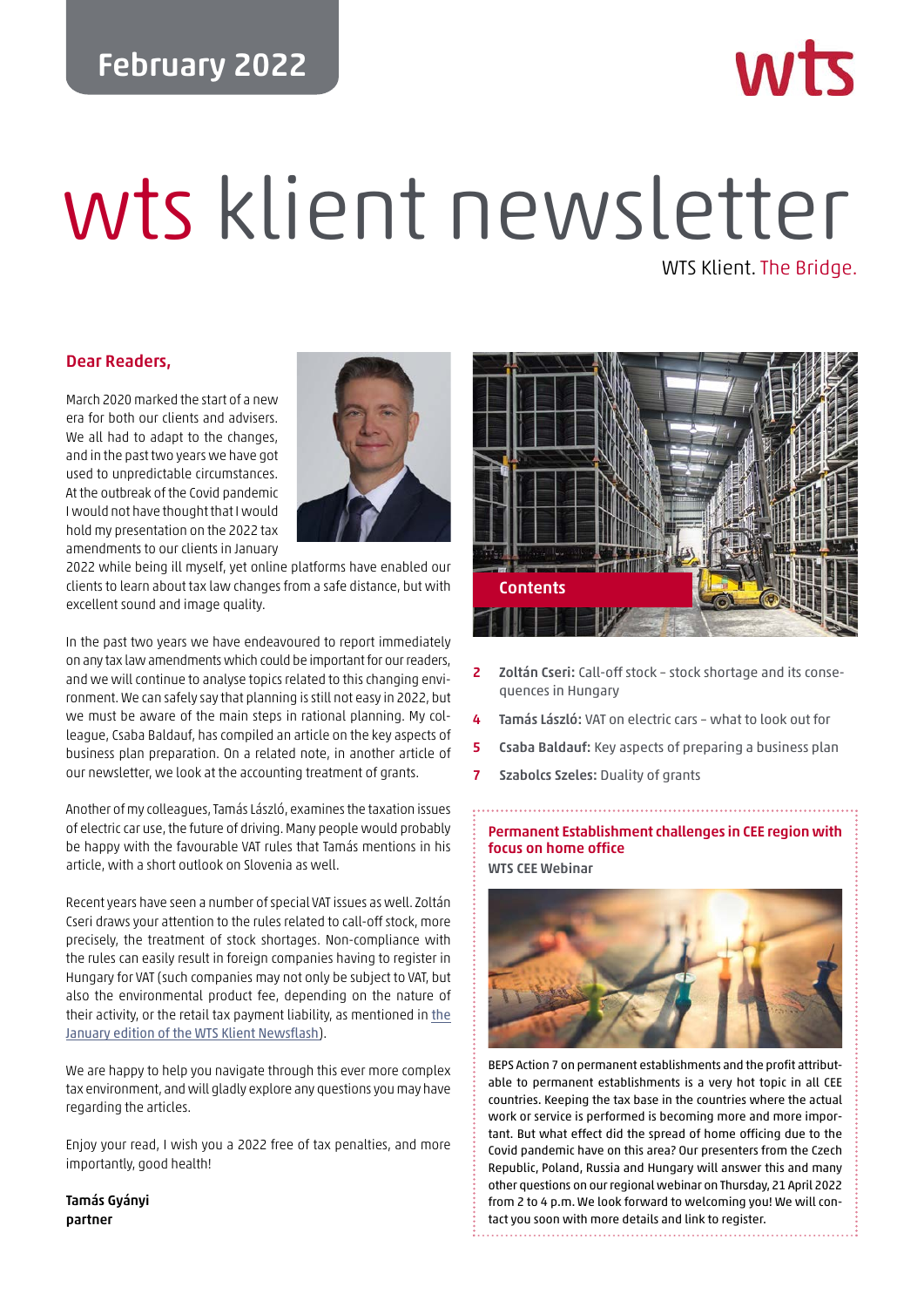# Call-off stock – stock shortage and its consequences in Hungary

For which shortages is the simplification rule not applicable?

Author: **Zoltán Cseri**

zoltan.cseri@wtsklient.hu



It can easily upset the life of businesses applying the call-off stock simplification rule if there is a shortage in call-off stock. **In the case** of such **stock shortage, the conditions for call-off stock simplification are not met in most cases, thus foreign businesses holding call-off stocks in Hungary have to register here**. When is there a call-off stock shortage? For what size and type of call-off stock shortage is the simplification rule not applicable? Is it possible to receive exemption from [registration in Hungary](https://wtsklient.hu/en/2017/06/13/vat-registration/) in the case of a certain level of call-off stock shortage? These are the questions I will be seeking to answer below.

### **What do call-off stock and the simplification rule mean?**

In the context of Hungary, call-off stock is basically the Hungarian stock of a seller from another Member State, where the goods are used from the stock and supplied at the customer's discretion. The call-off stock [simplification rule](https://wtsklient.hu/en/2018/09/25/call-off-stock-simplification-rule/) means that **the seller from another EU Member State is not required to register as a Hungarian taxpayer because of the call-off stock kept in Hungary**; consequently, it is not necessary to report the stock supply as the shipping of own goods and charge Hungarian VAT when selling the stock later on. Two transactions become one, namely, for the seller this means a tax-exempt sale within the EU, while for the customer it is an intra-EU purchase using the stock.

### **What has changed since 1 January 2020?**

Due to compliance with EU regulations, Hungarian rules on calloff stock changed from 1 January 2020, and in terms of application they [became more stringent](https://wtsklient.hu/en/2019/07/16/call-off-stock-rules/). Most important changes:

- **→ the seller must know who the potential customer is and what their tax number** is at the time of the goods transfer;
- **→** the fact of the goods transfer must be indicated on the EC sales list, while both the entity transporting the goods and the potential buyer must have **detailed records** on the goods.
- **→** the customer has to **call off the goods within 12 months** of delivery.

In line with EU law, starting from 1 January 2020, the rules on call-off stock in the Hungarian VAT Act also stipulate that in case of the destruction, loss or theft of products within the call-off stock (collectively: stock shortage), **the conditions for applying the call-off stock simplification rule are no longer met when the product has actually disappeared or was destroyed**, or if it is impossible to define this time, then the conditions for simplification are no longer met when it transpires that the product has been destroyed or is missing.

### **How to treat destroyed or stolen goods**

Goods can be destroyed in transit, or perhaps there is a fire at the customer's warehouse, or the goods stored in the warehouse simply disappear without a trace. In this case, from a call-off stock perspective it is important to note that when the goods are destroyed or the theft is detected, the conditions for call-off stock simplification are no longer met, so **at this time the transfer of goods for call-off stock qualifies as an intra-Community transaction**. Consequently, the foreign business must [apply for a tax](https://wtsklient.hu/en/2017/02/07/vat-registered-taxpayer-now-also-defined-in-law/) [number](https://wtsklient.hu/en/2017/02/07/vat-registered-taxpayer-now-also-defined-in-law/) and the competent authorities in both countries must be notified of the goods movement.

# **Is it always necessary to apply for a Hungarian tax number in the case of a call-off stock shortage, or are there any exceptions?**

According to Taxation Issue No. 2021/7 issued on 26 November 2021 by the Customer Relations and Information Division of the National Tax and Customs Administration, **any shortage derived from the very nature of the product (natural decrease) is an exception to the above rule** i.e. such minor stock shortage will not automatically render the call-off stock simplification rule inapplicable, or the pertaining obligation to register in Hungary.

*"The basic goal of the tax payment liability required in respect of a call-off stock shortage is to prevent untaxed final consumption. Yet the nature of the product may also result in a stock shortage, but this is due to a natural "decrease" of the product (e.g. perishable food,*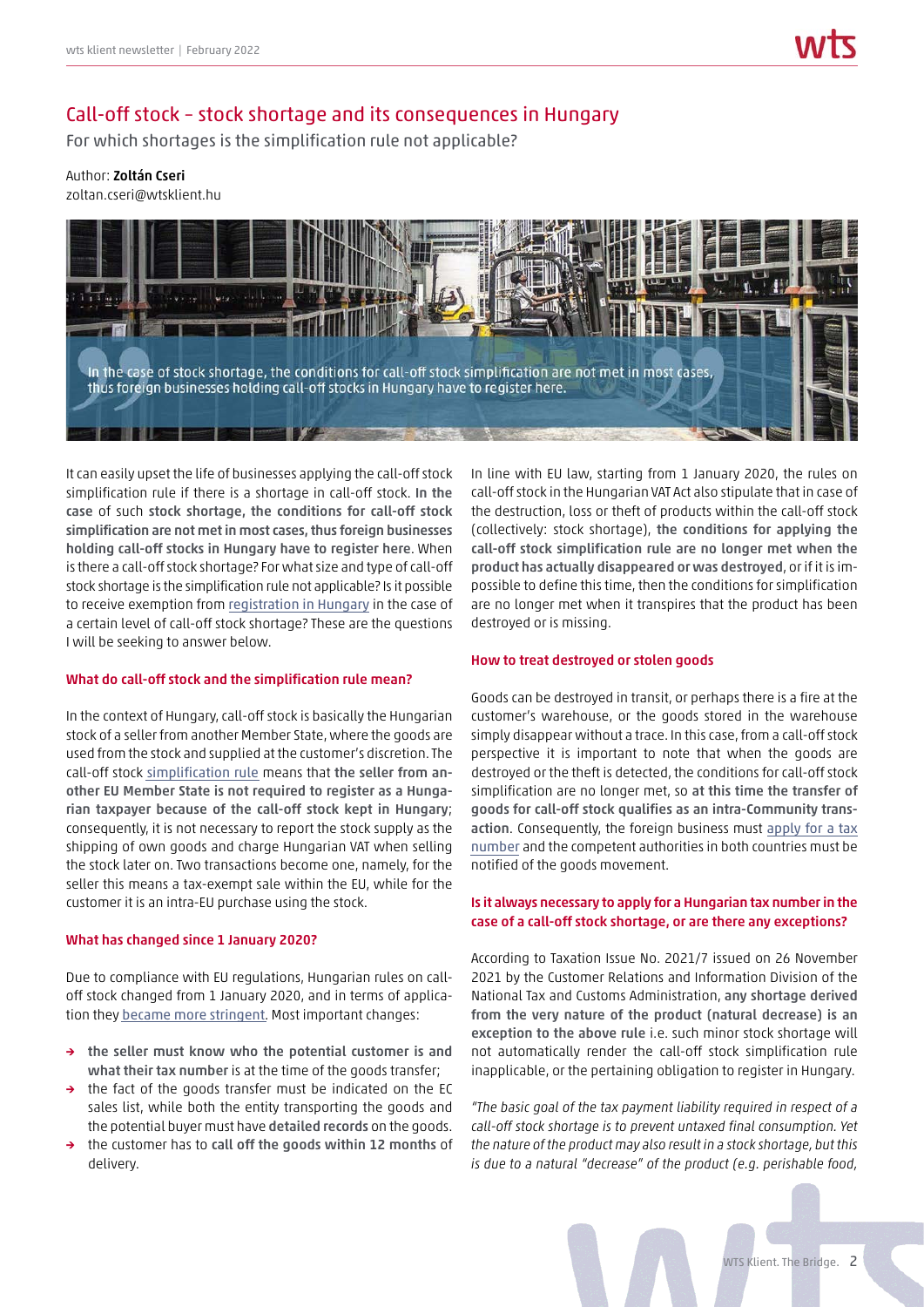*natural evaporation). However, payment of the tax liability imposes an administrative burden on taxpayers moving their own products, which was possibly avoided because of the call-off stock simplification. To ensure that the natural "decrease" derived from the nature of the given product does not result in the loss of the administrative relief granted to the taxpayer moving its own products because of the call-off stock simplification rules, it is best to recognise minor shortages/losses in call-off stock as ones that do not create the status of a goods transfer"* – states the National Tax and Customs Administration.

However, this information does not contain an exact specification of the extent of the stock shortage qualifying as a minor shortage. This always has to be defined in light of the nature of the product and all of the circumstances of the given case.

One additional important note in this information is that **if the stock shortage exceeds the "minor" threshold, the tax payment liability shall set in** not only for the part above the "minor" portion, but **for the total shortage** as well.

In the event of a tax payment liability and registration in Hungary, the taxpayer may, of course, deduct the tax payable for the intra-

Community purchase of goods to the extent it can prove that the product was destroyed or any other material damage was caused for a reason beyond the taxpayer's control, or in the case of other material damage, if it can prove that it acted as would normally be expected in the circumstances in order to prevent or mitigate the damage.

# **Tax consulting**

Based on the above, in the case of call-off stock held in Hungary, any shortage in the stock will immediately render the simplification rule inapplicable if such shortage is not a natural decrease derived from the very nature of the product, or is not minor. If your foreign business plans to hold call-off stock in Hungary, please bear the above in mind and consult a tax expert if you are uncertain. Feel free to contact the [tax advisory team of WTS](https://wtsklient.hu/en/services/tax-consulting/) [Klient Hungary.](https://wtsklient.hu/en/services/tax-consulting/)

# **Our expert**



# **Zoltán Cseri** manager

Telephone: +36 1 887 3747 zoltan.cseri@wtsklient.hu

# **Education**

- **»** economist
- **»** tax advisor
- **»** environmental product fee administrator
- **»** certified VAT expert

# **Specialisations**

- **»** tax advisory in various tax types
- **»** consulting on environmental product fee
- **»** VAT registration
- **»** preparation of transfer pricing documentation

### **Languages**

Hungarian, German, English

# **Latest publications**

- **»** One-stop shop systems in [international e-commerce](https://wtsklient.hu/en/2021/03/05/one-stop-shop-systems/)
- **»** [Special payment options](https://wtsklient.hu/en/2020/04/21/special-payment-options/) during the coronavirus pandemic too!
- **»** [Tax issues regarding](https://wtsklient.hu/en/2019/10/08/company-cars/) company cars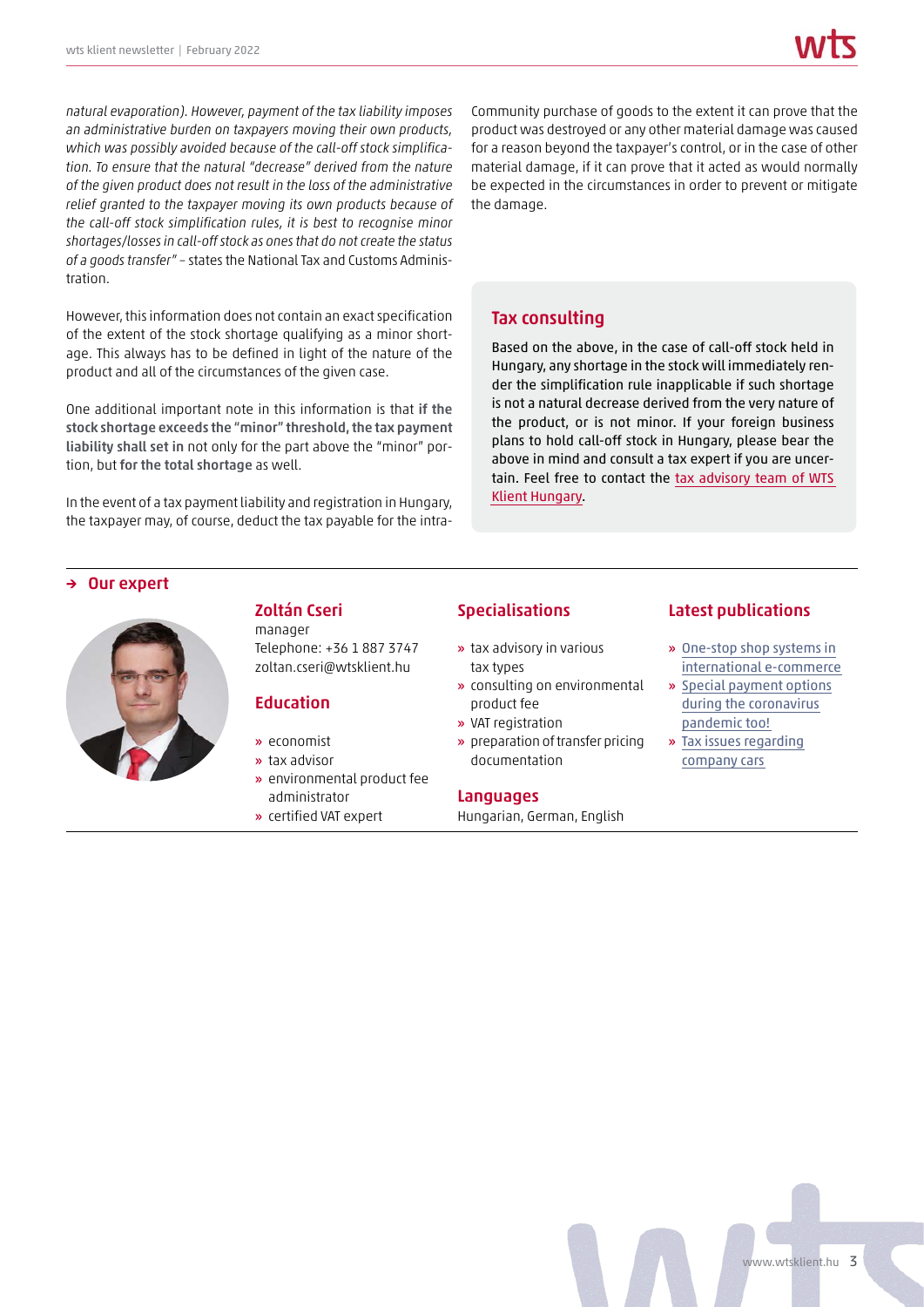# VAT on electric cars – what to look out for

Tax reliefs available, but no mercy on VAT in Hungary

# Author: **Tamás László**

tamas.laszlo@wtsklient.hu



Purchasing and upkeeping electric cars – besides it having a lower negative impact on the environment in terms of pollutant emissions compared to vehicles with internal combustion engines – **can be financially beneficial both for private individuals and business entities** in Hungary. Despite being generally more expensive, the total cost over their useful life can be lower than that of a non-electric car. Thanks to their green licence plate, you can park free of charge in certain parking zones, and the cost of fuel and servicing are typically lower than that of petrol or diesel cars.

### **Tax reliefs**

From a taxation point of view there are a number of tax allowances and other reliefs concerning electric cars that have an incentive effect, it suffices to think about the **exemption from registration tax, vehicle tax and property transfer duty**. In addition to this, business entities can claim relief with regard to electric cars in the form of [company car tax](https://wtsklient.hu/en/2019/10/08/company-cars/) exemption, while in certain cases a corporate tax allowance for investments serving energy-efficiency purposes may also be claimed when purchasing electric cars.

### **Electric cars in the VAT Act**

On examining the VAT Act, however, it seems that the **Hungarian VAT system** is not progressive enough and **does not really prioritise electromobility over conventional vehicle drive systems**. In certain countries, VAT exemption is applicable to the purchase of electric cars as a form of government grant, or like in Slovenia, deduction of input VAT on the purchase of an emission-free vehicle up to a certain amount or on the purchase of fuels, lubricants, spare parts and services for these motor vehicles may be deductible, but this is not the case in Hungary. Based on the VAT Act, when purchasing a car [the input VAT may not be deducted](https://wtsklient.hu/en/2020/10/19/2021-tax-law-amendments/) (only in certain special cases, e.g. for hearses, or if the purchased car is rented out). [VAT may not be deducted](https://wtsklient.hu/en/2018/06/05/right-for-a-refund-of-vat/) even if the purchased car serves the economic interests of the company, such as a regional representative's company car that is clearly used mostly for visiting clients. In addition, only half of the VAT charged for the maintenance and operation of the car can be deducted (and only since 2019).

In the spirit of the other tax laws, it might be time to modernise the Hungarian VAT law as well. If full VAT exemption cannot be applied for electric cars with reference to the significant loss of tax, electric cars could at least be exempted from the above-mentioned deduction ban and limitations.

### **VAT on charging electric cars**

In our view, however, the greatest difficulty and administrative burden is caused by the VAT on charging electric cars. This is because, in line with the VAT Act, the fuel used in **passenger cars is also subject to a VAT deduction ban, and electricity is no exception here**. Charging the car in this context is not a problem, if, continued on page 5

# **Due diligence of companies and assessment of tax risks**

With the spread of electric cars in Hungary, companies may be faced with introducing a number of modern solutions where the tax implications and risks should be assessed beforehand. If your company is one of them, we recommend you contact our [tax experts](https://wtsklient.hu/en/services/due-diligence-of-companies-and-assassment-of-tax-risks/) who have extensive experience in the field of assessing tax risks.

WTS Klient. The Bridge. 4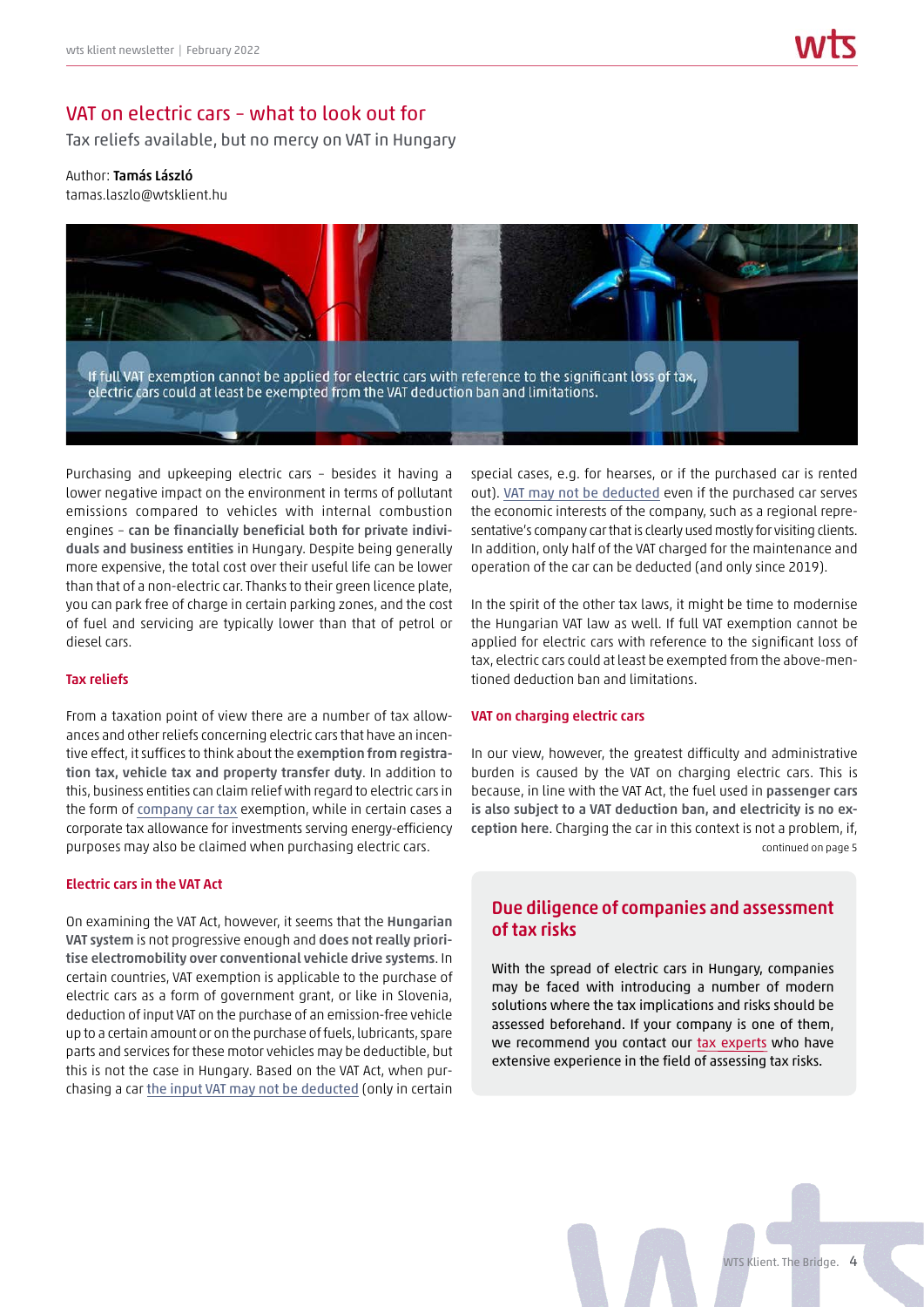for instance, you buy the electricity from a company specialising in charging electric cars (the number of companies operating charging stations for electric cars is rapidly growing in Hungary). The complication arises if an employee parks their electric company car in the company car park and plugs the car in to charge it from the mains. Since there is no separate meter it is very difficult to say how many kW of power was used to charge the electric cars (where the VAT cannot be deducted), and so the Hungarian tax

authority would probably question the deductibility of part of the VAT of the electricity bill. Naturally, this problem also emerges when employees are allowed to charge their own electric vehicles at the company when there is no separate meter installed to measure how much electricity is used for that purpose. This means that employees charging their electric cars at the company **generates a tax risk for the company**, despite best intentions.

# **→ Our expert**



# Telephone: +36 1 887 3748 tamas.laszlo@wtsklient.hu

**Tamás László** senior manager

- **Education**
- **»** economist
- **»** tax advisor
- **»** certified VAT expert

### **Specialisations**

- **»** tax advisory in all tax types
- **»** value added tax planning
- **»** tax authority inspections
- **»** preparation and reviews of transfer pricing documentation
- **»** due diligence

### **Languages**

### Hungarian, German, English

# **Latest publications**

- **»** [New residential property: tax](https://wtsklient.hu/en/2021/04/20/new-residential-property/) refund support now available
- **»** Invoice data reporting still [to be expanded from 1 July –](https://wtsklient.hu/en/2020/06/09/invoice-data-reporting/) no deferment!
- **»** Changes to VAT in Hungarian [summer tax law amendments](https://wtsklient.hu/en/2019/07/30/changes-to-vat/)

- --

# Key aspects of preparing a business plan

A business plan should be positive, but realistic

Author: **Csaba Baldauf** csaba.baldauf@wtsklient.hu



For most businesses, preparing a business plan has never been an easy task, since future business plans are based, at least in part, on assumptions. There is usually a discrepancy between forecasts and actual results, as events and circumstances often do not develop as expected. For this reason, both positive and negative deviations can occur.

### **What is a business plan?**

Recently, there seems to have been an increase in the number of **uncertain events** with regard to preparing a business plan. Just think of the Covid pandemic affecting the entire world and its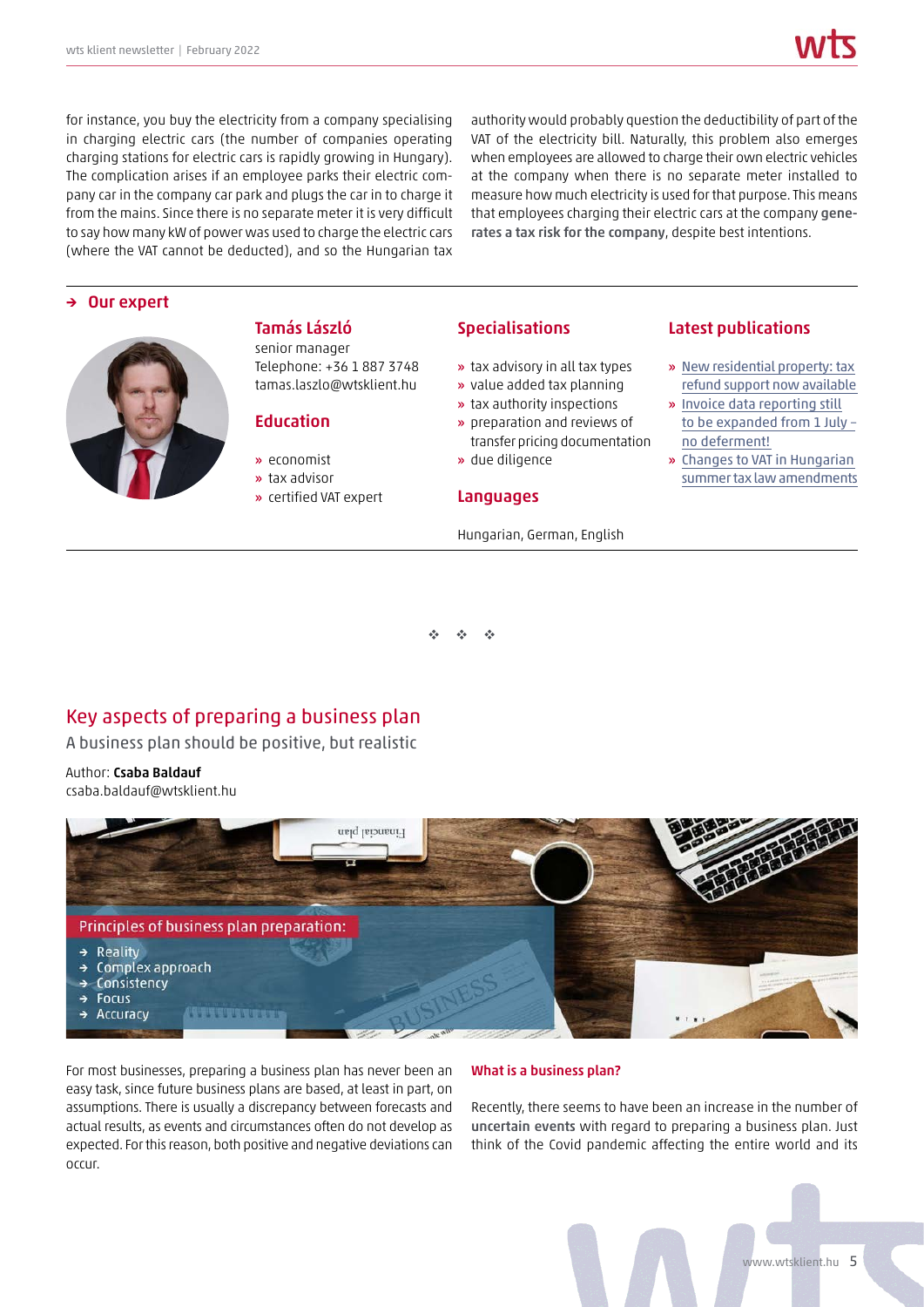consequences, which were unimaginable just a few years ago, or the microchip shortage and its negative impacts on certain segments of the economy.

It is almost certain that there is a **big discrepancy between the plans** drawn up for these periods a few years ago **and the actual facts**. But this does not necessarily mean these business plans were incorrect when they were made. It is more that it is always easier to be smart in hindsight.

Whatever the purpose of the business plan (borrowing, bringing in financial investors, market launch of a new product, developing technology, expanding capacity, etc.), it is important that users of the plan know and understand that what they are reading is not a fixed reality, but a **realistic vision of the future** based on the best knowledge and information available to management at the time.

Of course, the purpose of the business plan can influence its exact content, and which chapters are more important than others, but for credibility it is highly important that its findings do not change depending on the above.

A good business plan defines **where the company starts from, where it wants to go, what it has to offer, what threats it faces, and what tools and resources it needs to achieve its goals**. The longer the time horizon, the more uncertain the future, the greater the likelihood of unexpected events, the more market conditions may change, and sometimes even factors that seem to be stable may diverge.

### **What to look out for when preparing a business plan**

When preparing a business plan, the following key principles must be considered:

**→ Reality** – there should essentially be a **positive outlook** and a promising vision for the future. All this, however, whilst being firmly **rooted in reality**. It should not include commitments (e.g. increase in sales revenue or staff) that are known at the time of preparation to be unachievable or unrealistic. Some of the data needs to be based on forecasts from professional sources independent of the business, while in other cases it is permissible to work with conclusions drawn from historical data and trends.

- **→ Complex approach** it is important to **cover the full spectrum of the business** and to take into account the influences, as well as their changes and the uncertainties encoded in them, which the business cannot extricate itself from. This includes the regulatory environment, macroeconomic trends both in the Hungarian and global markets, and other expectations of market players, whether in terms of environmental protection or social responsibility. Given the uncertain outcome of changes in some areas, it is not necessarily a bad thing for a company to consider **several scenarios** and weight them according to their likely occurrence.
- **→ Consistency** there should be harmony between the **numerical data and the textual parts**, they should support each other, point in the same direction and **be logically consistent with the objective** the business is trying to achieve.
- **→ Focus** here too, the principle of **less is sometimes more** also applies. A good business plan does not necessarily have to be 80 pages long; undue information overload can confuse the clarity and hide the point.
- **→ Accuracy** in addition to the text being **easy to understand**, the reader should be able to draw the same conclusions from the business plan as the author.

### **Summary**

Preparing a credible business plan is a major challenge for businesses because of the uncertainties of predicting future events. This is why thoroughness is important, and the best way to achieve this is for the writer of the plan to take a realistic and complex approach with consistency.

# **Financial & accounting advisory**

In addition to the above of course, there are many other factors that need to be considered in order to produce a credible and realistic business plan. If you need help with this, please contact [our financial & accounting](https://wtsklient.hu/en/services/financial-accounting-advisory-services/) [consultants!](https://wtsklient.hu/en/services/financial-accounting-advisory-services/)

### **→ Our expert**



# **Csaba Baldauf**

senior manager Telephone: +36 1 887 3792 csaba.baldauf@wtsklient.hu

# **Education**

- **»** economist
- **»** chartered accountant
- **»** certified auditor

# **Specialisations**

- **»** due diligence
- **»** transformation
- **»** consolidation
- **»** IFRS

# **Languages**

Hungarian, German, English

# **Latest publications**

- **»** Credit insurance and factoring, [two ways to manage customer](https://wtsklient.hu/en/2021/02/09/credit-insurance/) risk
- **»** Accounting treatment of [project accounting from 2020](https://wtsklient.hu/en/2020/03/10/project-accounting/) **»** [Consolidation](https://wtsklient.hu/en/2019/06/04/consolidation/)
-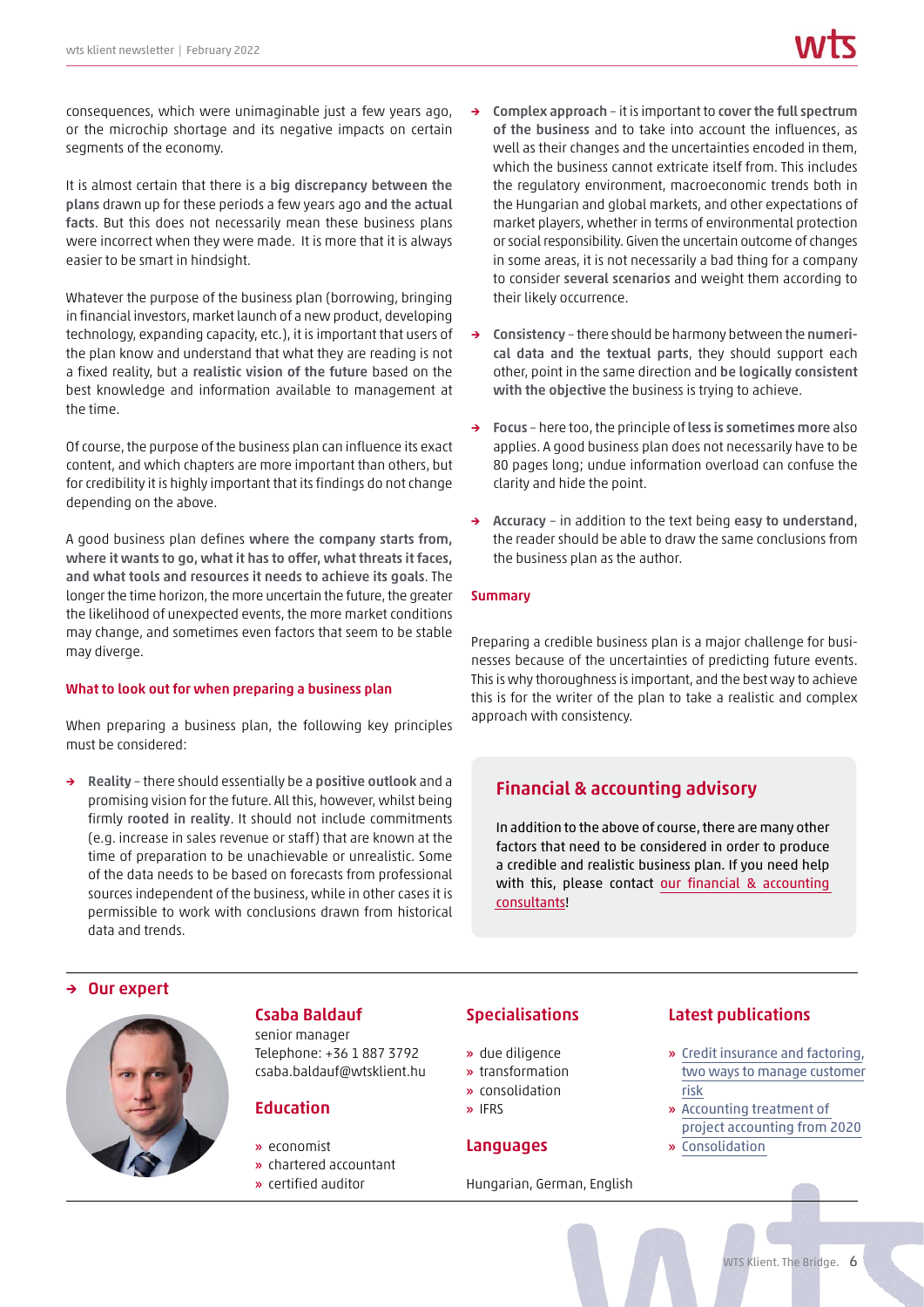# Duality of grants

What is changing as a result of the Hungarian Accounting Act amendment this year?

Author: **Szabolcs Szeles**

szabolcs.szeles@wtsklient.hu



Today, EU and government grants have become a driving force of the economy in Hungary. Their availability is one of the crucial conditions for numerous market players and Hungarian and foreign investors when deciding about an investment or choosing a permanent establishment. Countries and regions compete for investors, who cannot avoid considering grants when calculating the return on their investment.

A production hall or machinery funded from grants as well as wage support are all factors contributing to future success, but at the same time, they mitigate the required financial funding for investments or costs in the present. In our article we would like to explore this duality, in other words, **the difference between the financial accounting of grants and their impact on profit/loss**. Moreover, thanks to a recent **change in the law**, from this year the two processes will be separated even more markedly in Hungary.

### **What motivates a company to claim grants?**

The question sounds trivial, and the answer too simple. It's nothing other than money. Any grants, whether provided for developmental goals or to cover costs, contribute to the company's [financing](https://wtsklient.hu/en/2017/09/14/financing/) resources in the short term. Interestingly, the impact of grants on profit/loss typically differs, or may differ significantly, from its positive impact on the company's cash flow.

# **Increase in financial resources and their impact on the balance sheet**

Grants are often connected to pre-financing. In a crisis, a 100% **advance on grants** is common practice as a form of quick assistance. With [investment subsidies](https://wtsklient.hu/en/2020/04/27/competitiveness-subsidy/), subsidies for experimental developments or [support to cover wage costs](https://wtsklient.hu/en/2021/01/21/wage-support/), the company often receives a certain percentage of the grant in advance. Grant advances must be recognised in the company's financial statements under liabilities **until the financial report** on the received funding **is approved by the funding organisation**. It is not unusual in Hungary to break down a funding period into milestones. In such cases, the funding is approved at every milestone, and the milestone after which the advance is deemed settled must be determined, i.e. after which milestone does the related liability cease. This means, that the pre-financing of a grant is recognised as **debt** in the balance sheet of the company's annual financial statements until the final approval regarding the implemented funded investment or the settled costs is received.

# **What role do grants have in terms of profit and loss?**

According to the accounting logic for the profit and loss accounting of grants, the funded costs must equal the grants received in a given year, so the impact on profit/loss is zero. This approach is called the matching principle in the Hungarian Act on Accounting, the point of which is that incomes and costs should relate to the period in which they are incurred for economic purposes. In reality this means that the **grant income** only **neutralises the impact of costs** that would **otherwise be incurred**. The prorated income released from deferred income is matched against the depreciation of the completed investment, just as the grant income is matched with the funded wage costs in the given year.

### **Rules for accounting grant income unified**

Ensuring the principle of matching prompted changes in grant accounting in recent years. These changes are the following:

- **→** From 2016, in the case of **grants awarded to cover costs**, financial settlement by the balance sheet preparation date is no longer a condition for income recognition, it is enough just to **complete the settlement with the funding organisation** by that date.
- **→** From 2019, a new element also for **grants awarded to cover costs** is that [the grant income can be accounted against acc](https://wtsklient.hu/en/2018/07/18/changes-in-accounting-rules/)[rued income](https://wtsklient.hu/en/2018/07/18/changes-in-accounting-rules/) if the entity can **prove it will comply** with the conditions set forth for receiving the funding, and it is **likely that it will receive the funding**.
- One change in 2022, but already effective from 2021, allows for **development grants** [to be accounted against accrued in](https://wtsklient.hu/en/2021/05/21/spring-tax-law-amendments/)[come](https://wtsklient.hu/en/2021/05/21/spring-tax-law-amendments/), provided the entity can prove that it **complies with the conditions and it will likely be awarded** the **funding**.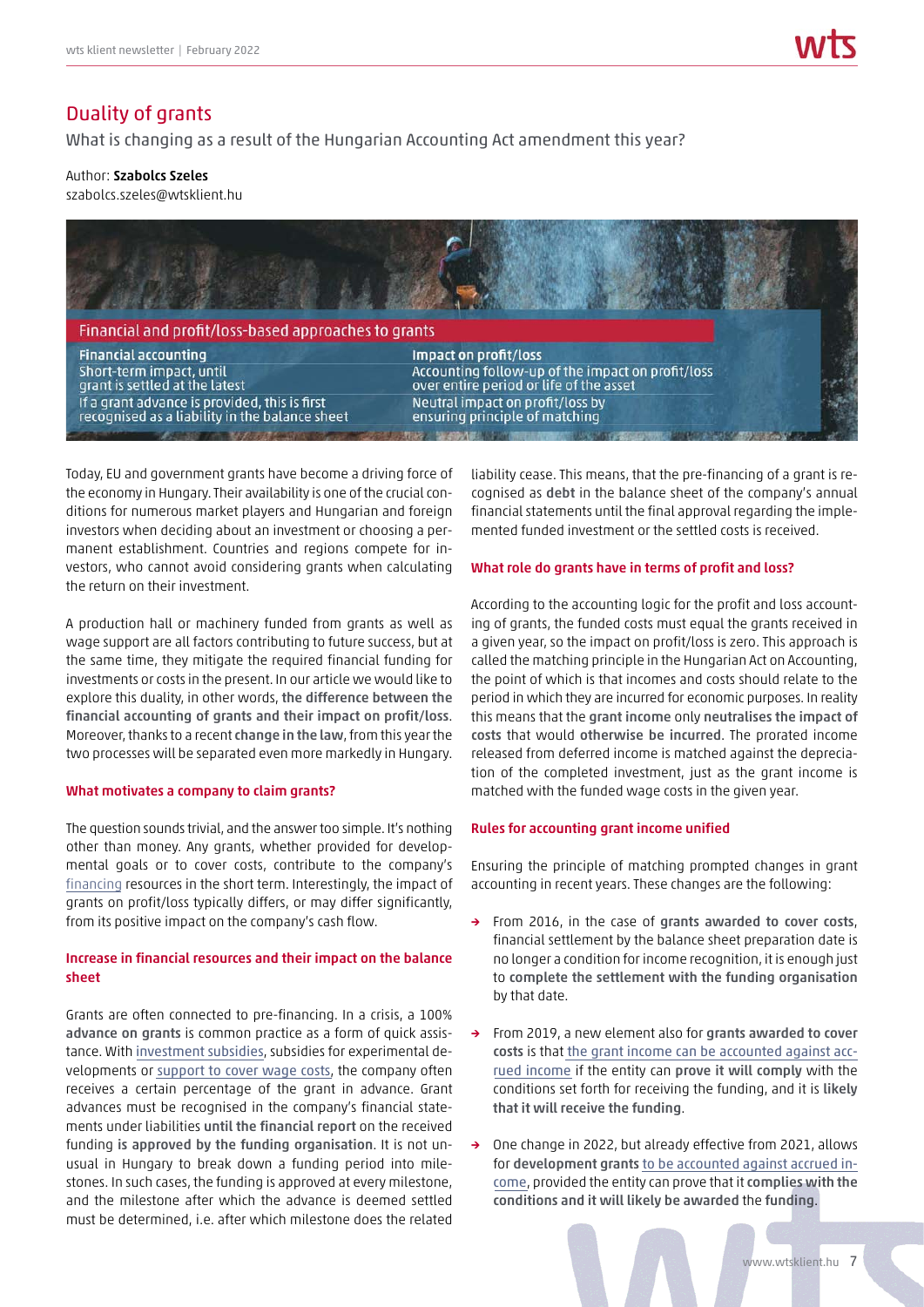This essentially **unifies the accounting of the two types of funding** and, overall, the**principle of matching can be applied in both cases**.

This welcome amendment to the law will result in a complete separation of financial and profit and loss accounting. Any grant advances potentially recognised in the form of pre-financing are treated separately from any income through accruals not yet recognised.

It is important to add that the legislator sees the principle of matching only as an option, not as an obligation. In the accountant's mind, the question immediately arises as to whether the principle of prudence is more important than the principle of matching because of the uncertainty in the realisation of income, i.e. whether the grant received should be shown together with the cost it was awarded to cover. Of course, this should always be considered in the light of the circumstances.

### **International comparison**

The **International Financial Reporting Standards (IFRS)** also offer a solution to the thinking outlined above. IAS 20 – Accounting for Government Grants and Disclosure of Government Assistance **provides for the possibility of reducing the cost** in addition to accruing the income. This means that the funded asset does not appear in the books at its invoiced value, but at the amount less the funding. This method also results in lower depreciation costs due to the lower cost. In other words, neither the funded cost nor the related income is recognised in the income statement, so this method also ensures that the transaction is neutral on profit/loss. The impact on profit or loss is therefore the same as when the rules of the Hungarian Act on Accounting are applied.

# **One-stop-shop for complex business consultancy**

Grants are not only beneficial for a company's profitability, but they naturally also exert a positive impact on the operation of the company in terms of its cash flow. However, while financing tends to be short term, the impact on profit/loss is felt throughout the life of the asset or the entire period during which the costs incurred. Whatever the form of funding, the financial accounting requires in-depth expertise. If you need help with this, please contact [our experts.](https://wtsklient.hu/en/services/)

# **→ Our expert**



# **Szabolcs Szeles**

partner Telephone: +36 1 887 3723 szabolcs.szeles@wtsklient.hu

# **Education**

- **»** international economist
- **»** member of Hungarian chamber of auditors
- **»** member of ACCA auditors
- **»** certified tax expert

# **Specialisations**

- **»** compilation of international group reports (IFRS, HGB)
- **»** accounting and tax due diligence
- **»** accounting advisory
- **»** interim management

# **Languages**

Hungarian, German, English

# **Latest publications**

- **»** [Completing a voluntary](https://wtsklient.hu/en/2021/05/18/completing-a-voluntary-liquidation-procedure/) liquidation procedure in Hungary
- **»** Accounting requirements of [financial statements prepare](https://wtsklient.hu/en/2020/09/15/financial-statements-during-voluntary-liquidation/) during voluntary liquidation
- **»** [Role and responsibilities of a](https://wtsklient.hu/en/2019/12/12/liquidator/) liquidator